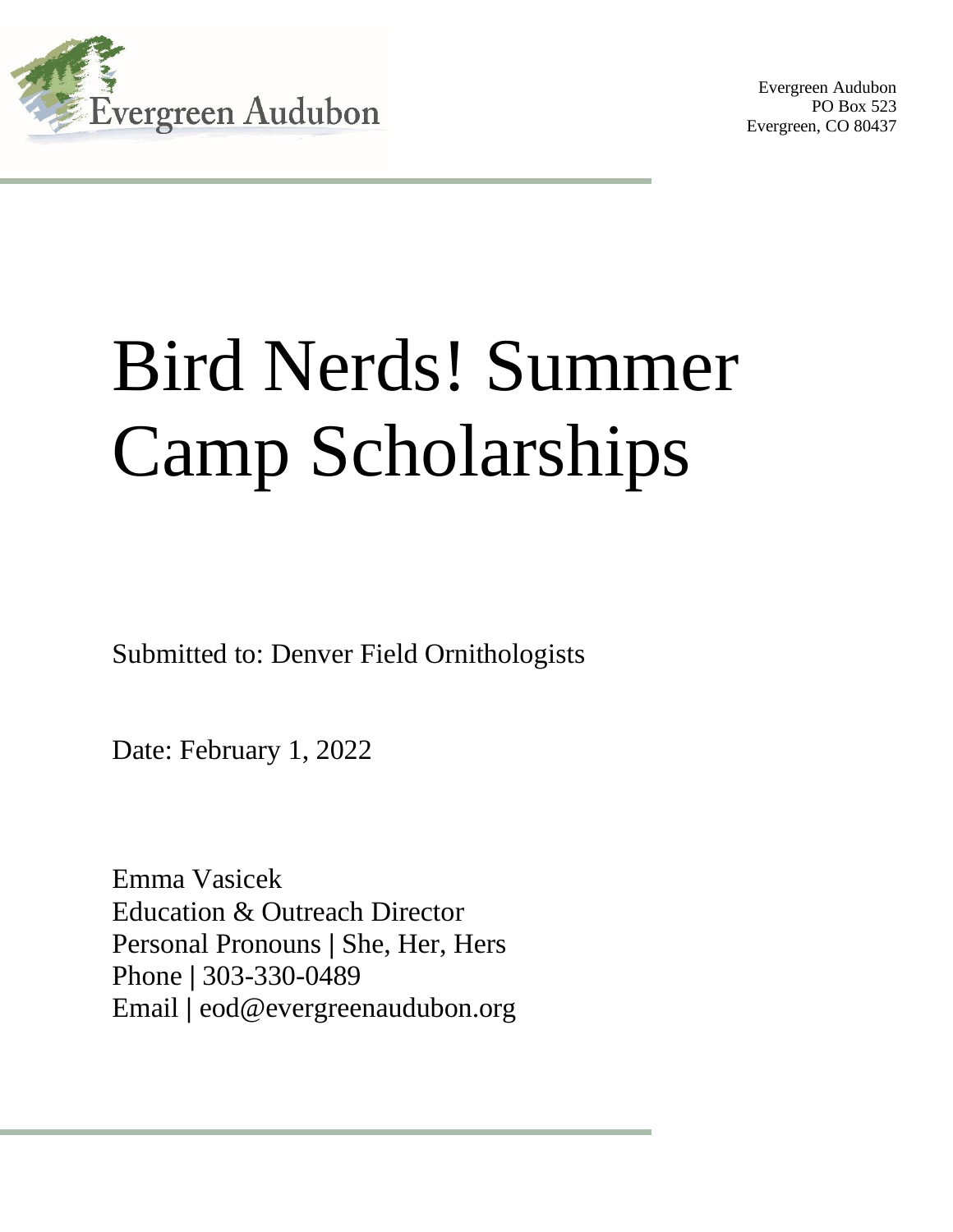# **Bird Nerds! Summer Camp Scholarships**

# **Project Abstract**

Evergreen Audubon in Evergreen, CO, is seeking a grant to provide summer camp scholarships to families in the Front Range and surrounding area for our 2022 Bird Nerds! Summer Camp. Evergreen Audubon is a 501(c)3 organization that provides nature-based programming to all ages in our mountain communities. Our Bird Nerds! Summer Camp programming objective is to cultivate positive outdoor experiences for middle school students in Clear Creek County through bird observation and study. Our camp aims to instill an appreciation for birds in the larger scheme of conservation and the interconnectedness of our mountain ecosystems. Funding in the amount of \$1,225 is requested to support five middle schoolers' participation in our 2022 camp offering.

# **Statement of Need**

Evergreen Audubon is expanding our educational offerings to previously unserved communities in Clear Creek County. Our efforts to diversify outreach are primarily focused on economic inequality in areas surrounding Evergreen. This grant funding would provide access to high-quality outdoor education in areas of economic disparity. According to the U.S. Census Bureau, Clear Creek County has a median household income (in 2019 dollars) of \$67,060 with 7.3% of people at or below poverty level. This is contrasted by Evergreen with a median household income of \$116,594 and 5.2% of people at or below poverty level, and Jefferson County with a median household income of \$82,986 and 6.1% of people at or below poverty level

(https://www.census.gov/quickfacts/fact/table/evergreencdpcolorado,jeffersoncountycolorado,clearcreekcountycolorado/P ST045221).

# **Program Description**

Evergreen Audubon's Bird Nerds! Summer Camp serves as an introduction to the expansive topic of birds and aims to cultivate joy and wonder in participants through nature journaling, outdoor exploration, and science-based inquiries. We are hosting the first four days of this camp at Easterseals Rocky Mountain Village (RMV) in Empire, CO. This 750-acre property is located just off of I-70 and features a diverse offering of habitats to explore. Utilizing this location will increase accessibility to families living in Clear Creek County. The final day of camp will be hosted at Minton Park in Empire, CO, in partnership with the Town of Empire. These two community connections are providing programmatic opportunities that were previously unused by Evergreen Audubon.

Our Bird Nerds! Summer Camp curriculum focuses on the following learning objectives for this week-long, half-day camp, to:

- understand what makes a bird a bird,
- appreciate various bird adaptations,
- identify differences between bird species adaptations and behavior,
- classify birds into appropriate groups, and
- explore relationships between birds, insects, plants and other wildlife.

Camp participants will be given a birding journal to use during their week of camp and will also receive a custom Evergreen Audubon Camp T-shirt as part of their registration.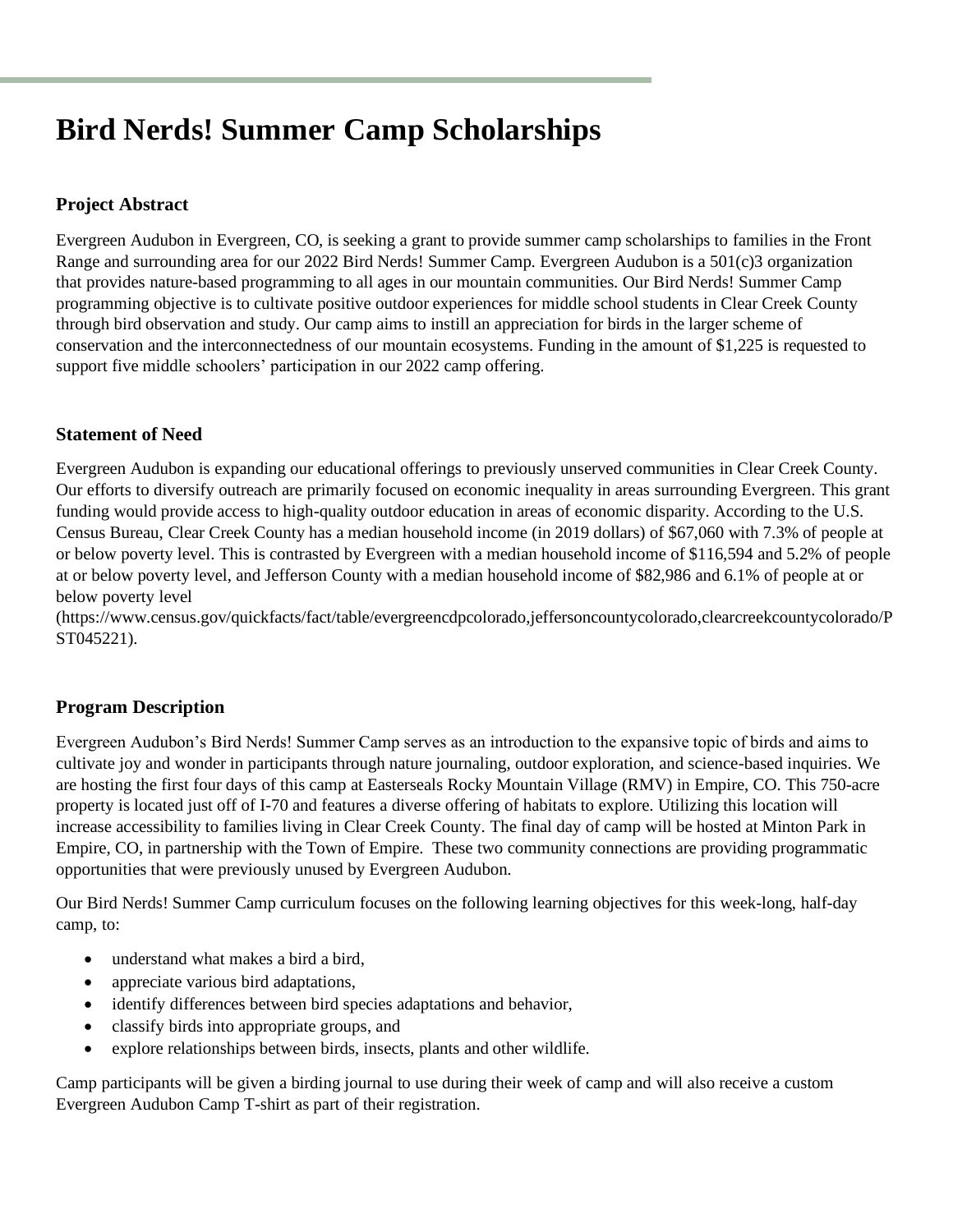A brief outline for each day of camp is provided below:

- Day 1 Introductions, bird journal customization, corvids *(Location: Easterseals RMV)*
- Day 2 Raptors: hawks, owls, and falcons, pellet dissection *(Location: Easterseals RMV)*
- Day 3 Hummingbirds, native plant connections, seed bombs *(Location: Easterseals RMV)*
- Day 4 Woodpeckers and nuthatches, beak adaptations, insect connections *(Location: Easterseals RMV)*
- Day 5 Waterfowl and riparian habitats *(Location: Minton Park, Empire)*

| <b>Activity</b>                                 | <b>Completion Date</b>      |
|-------------------------------------------------|-----------------------------|
| <b>Submit Grant Proposal</b>                    | February 1, 2022            |
| <b>Expected Grant Notification</b>              | February 2022               |
| <b>Camp Registration LIVE</b>                   | March 1, 2022               |
| Marketing and Online Promotional Pushes         | March 2022 – May 2022       |
| <b>Registration CLOSED</b>                      | May 15, 2022                |
| Camp T-Shirts Ordered                           | May 16, 2022                |
| Camp Program Run Dates                          | August $1 -$ August 5, 2022 |
| <b>Evaluation Survey Distributed to Parents</b> | August 8, 2022              |
| Final Data reporting                            | September 2022              |

#### **Project Timeline**

## **Budget**

| <b>Item</b>                      | <b>Price</b>                | Quantity    | <b>Total</b> |
|----------------------------------|-----------------------------|-------------|--------------|
| Base camper fee                  | \$185                       | 5           | \$925        |
| T-shirt                          | \$15                        | 5           | \$75         |
| Easterseals (RMV) Property Usage | \$10 per person,<br>per day | \$50x4 days | \$200        |
| Minton Park Property Usage       | \$25                        |             | \$25         |
| <b>Total</b>                     |                             |             | \$1,225      |